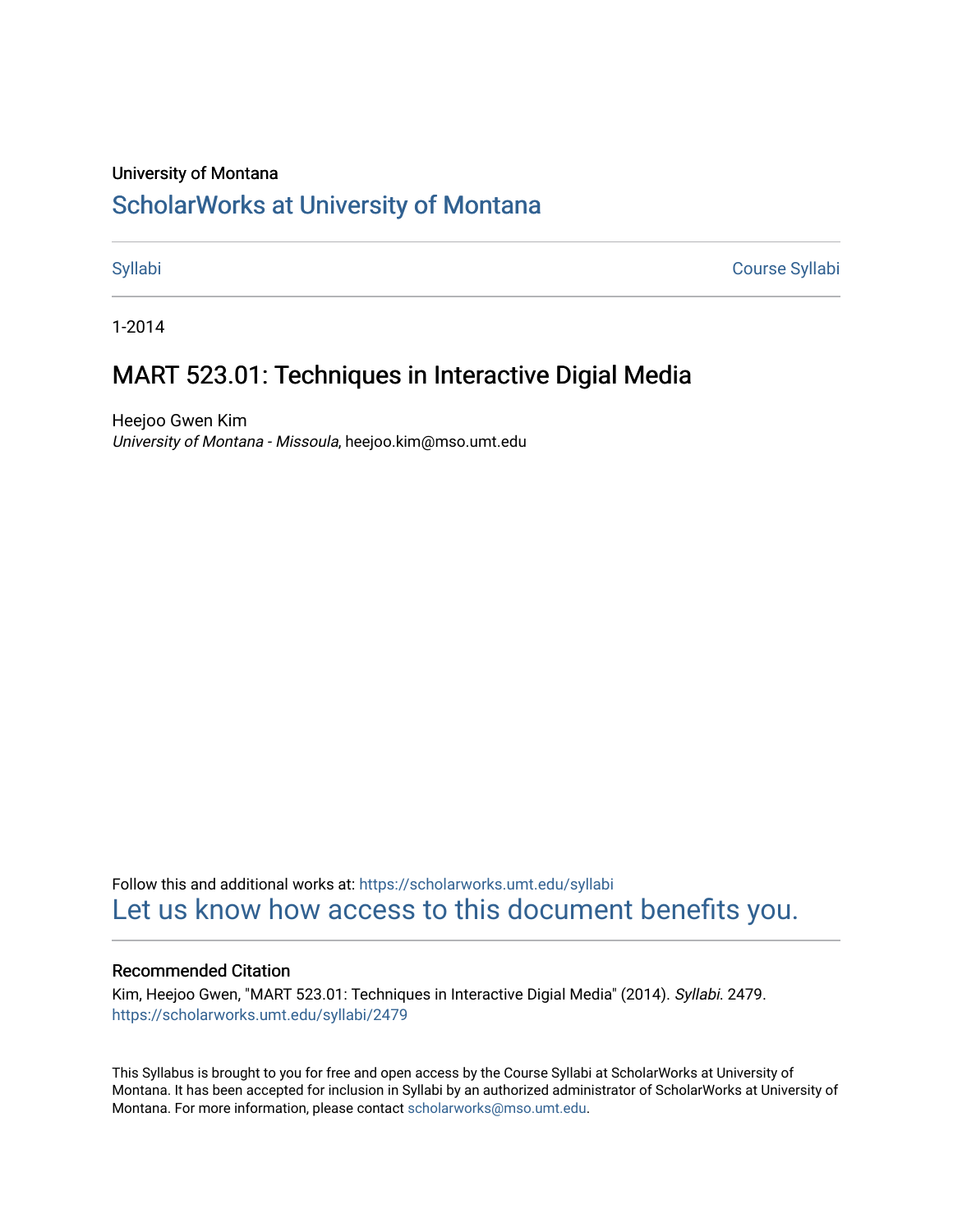Media Arts 523 -01 **Tech in Interactive Digital Media**  spring 2014 - The University of Montana, Missoula

McGill 228 Professor: Kim, Heejoo Gwen **Office Hours:** Tues 12:10-3:00 pm **EMAIL:** heejoo.kim@mso.umt.edu

#### **COURSE DESCRIPTION**

This is a graduate studio course that artists will integrate production techniques, various forms of digital media, and create interactive digital media as an expressive and communicative art form. Students are given a broad interdisciplinary grounding in the skills, concepts, and hands-on experiences they will need to engage the potentials of new technologies in art making. Students will gain hands-on experience with discussions expose students to concepts of electronic media, perception, intermedia composition, emerging venues, and other issues important to artists working with technologically based media.

#### **OBJECTIVES**

Students will demonstrate understanding of the following principles and techniques through the semester:

: : Concepts and Terminology programming

: : Application of still image based software in conjunction with programming, motion and time based software

: : Project Development and presentation

: : Professional Production Techniques

#### **TOPICS**

: : Topics will be based on student surveys and requests throughout the semester : : Professional Artistic Process via web conference sessions with various artists and professionals in the design/film/media art

: : Portfolio presentation

#### **GRADING**

#### **Philosophy**

It is a common misconception that teachers assign grades when in reality it is the student who earns the grade. You are responsible for the effort put into each project therefore you assign your own grade. The purpose of grading, from a teachers perspective, is to clearly and accurately pinpoint the strengths and weaknesses of your progress.

#### **Evaluation**

Your overall grade will be based on your understanding of the information and ideas discussed, your formal, technical, and conceptual progress as demonstrated in projects, your participation in class discussions, and professionalism during the course.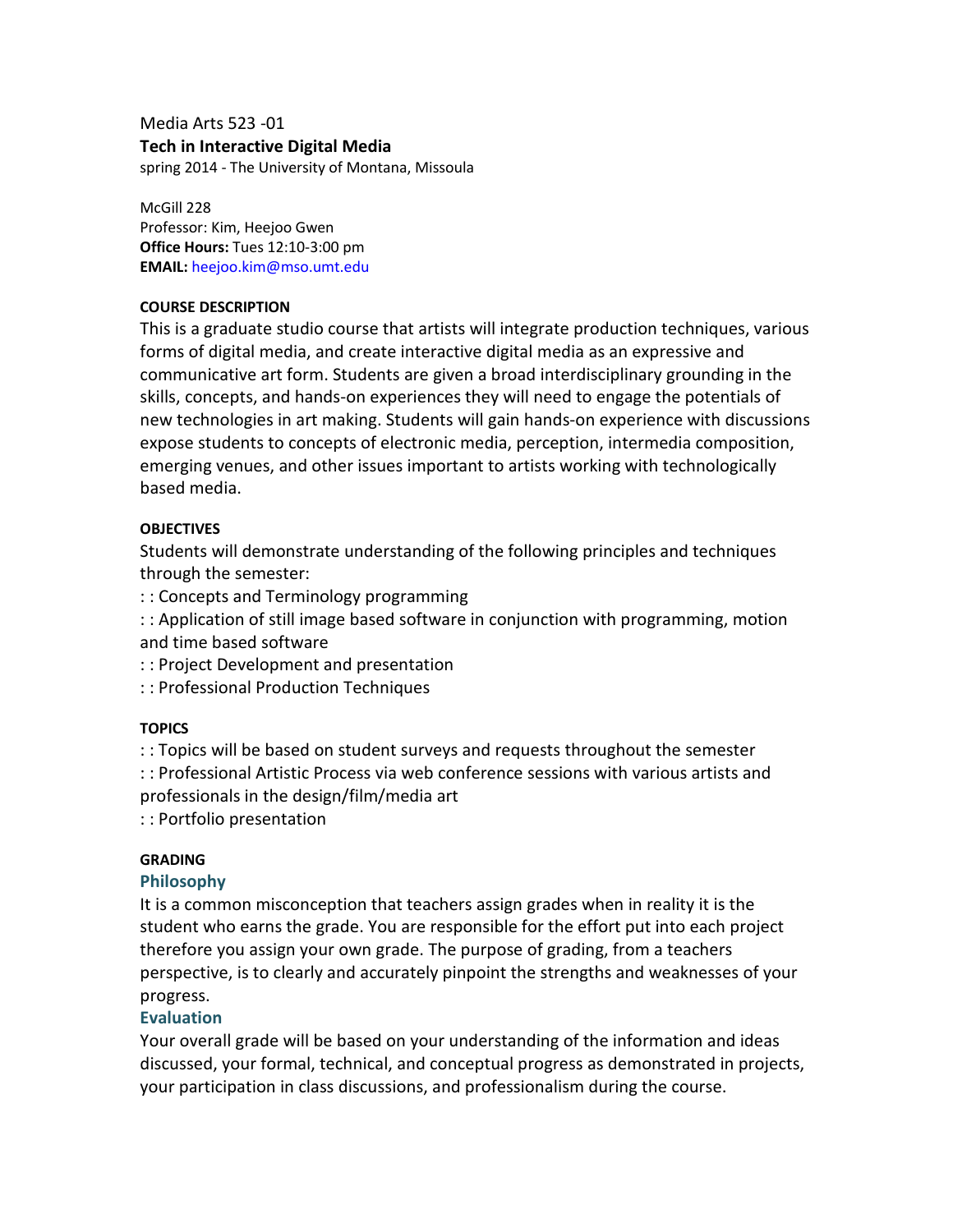Each project will be graded on the application of technique and conceptual principles to the creative work, the organization of the production process, participation, technical proficiency with the various software applications, their aesthetic application, problem solving, project presentation and the ability to meet deadlines. The exercises/projects and descriptions are listed on the 15-week schedule sheet.

### **Expectations for class participation**

Participation by all members is critical to the success of this studio. Excellent participation is a given and includes contributing to ongoing discussions and critiques, suggests alternative ways of approaching projects, along with a thoughtful process and strong work ethic.

### **Attendance & participation**

Good attendance and punctuality are expected for this course and will strongly affect your grade. This class only meets once a week, so only two (2) unexcused absences will be allowed. Every unexcused absence beyond this will lower your grade by a letter grade. A total of five (5) absences, excused or unexcused, will result in you receiving a grade of "F" for the class. Excused absences include religious holidays, a verifiable death in the family or illness with a doctor's note.

### **Classroom etiquette**

You are expected to conduct yourself with proper respect for the classroom environment. Disruptive behavior will not be tolerated. **Turn off your cell phones** and beepers prior to class. (Does anyone even have beepers anymore?)

## **THE LAB**

**What this lab is**............ This lab has been established so that students in the **Media Arts department** can have a dedicated lab in which to do their course work. You will have Griz Card access to this lab all day, every day. After hours access to the McGill building (locked after 10pm) can now be activated via approved Griz Cards on the south entrance nearest the tennis courts.

: : **What this lab is not**.......... This lab will **not** be used to work on things that are outside of the course requirements and will not be used by students outside of the program. If you want to spend time fooling around with your friends, then do it at home. Abuse of this lab will not be tolerated.

#### **SOFTWARE INFORMATION**

The primary software programs that you will be using, but not limited to are: **Adobe After Effects CS 5 Adobe Photoshop CS 5 Adobe Illustrator CS 5**

You will also be using the Internet and the network browser in the lab.

: : It is important that throughout the class you take advantage of the manuals, the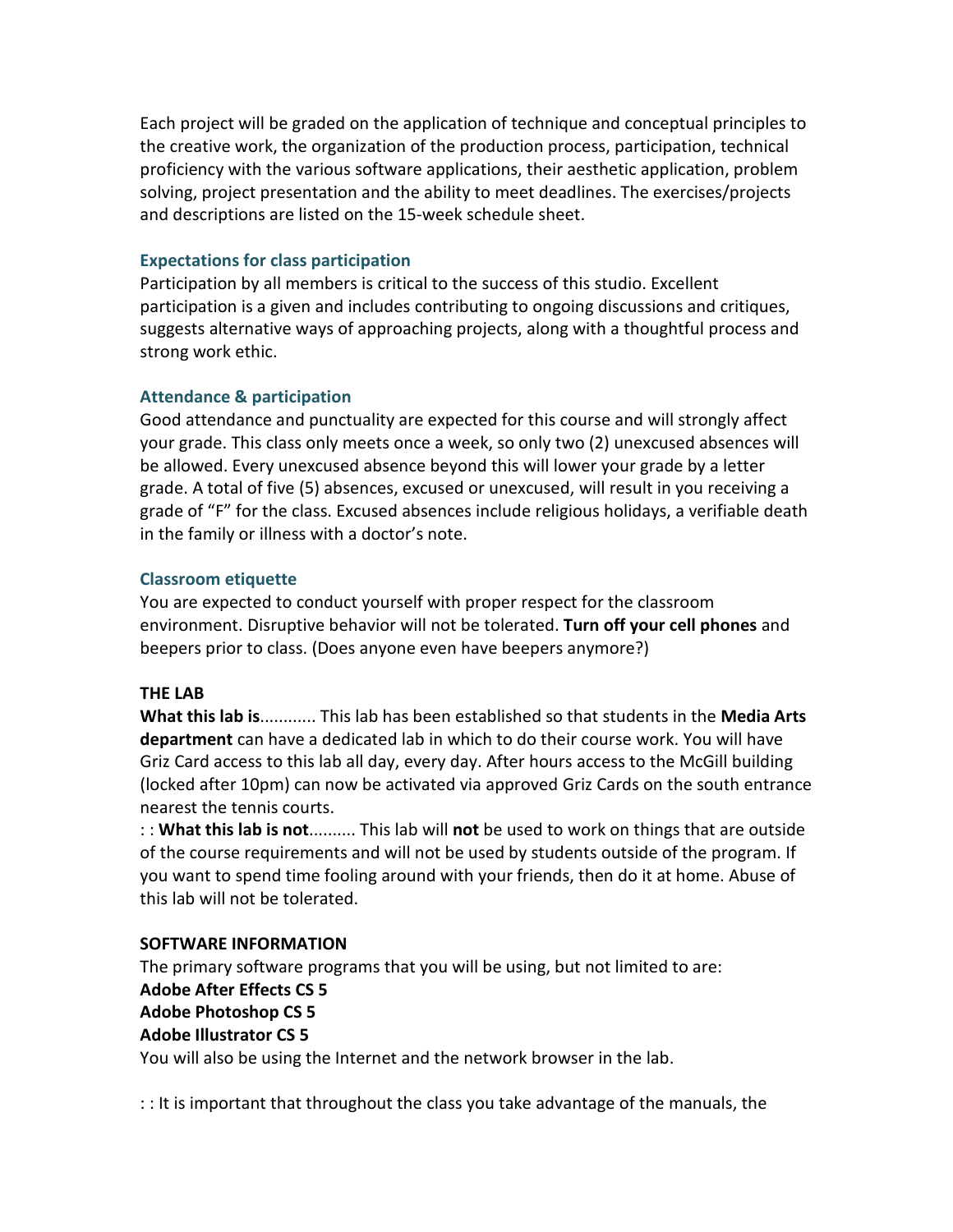program help menu, and related articles downloaded from the web.

### **THIS COURSE SYLLABUS IS SUBJECT TO CHANGE AT THE DISCRETION OF THE INSTRUCTOR.**

#### **Academic Misconduct and the Student Conduct Code**

All students must practice academic honesty. Academic misconduct is subject to an academic penalty by the course instructor and/or disciplinary sanction by the University. All students need to be familiar with the Student Conduct Code. The Code is available for review online at www.umt.edu/SA/VPSA/Index.cfm/page/1321.

### **Semester Schedule**

Week 1 : 01.28.14 : Course Introduction / discussion

Week 2 : 02.04.14 Concept development

Week 3 : 02.11.14 Concept development / research / sketches

Week 4 : 02.18.14 Research / sketches

Week 5 : 02.25.14 Working on prototype

Week 6 : 03.04.14 Working on prototype

Week 7 : 03.11.14 Midterm : prototype / working progress presentation

Week 8 : 03.18.14 Individual meeting / Working on final project

Week 9 : 03.25.14 Individual meeting / Working on final project

Week 10 : 04.01.14 **Spring break** 

Week 11 : 04.08.14 Individual meeting / Working on final project

Week 12 : 04.15.14 Individual meeting / Working on final project